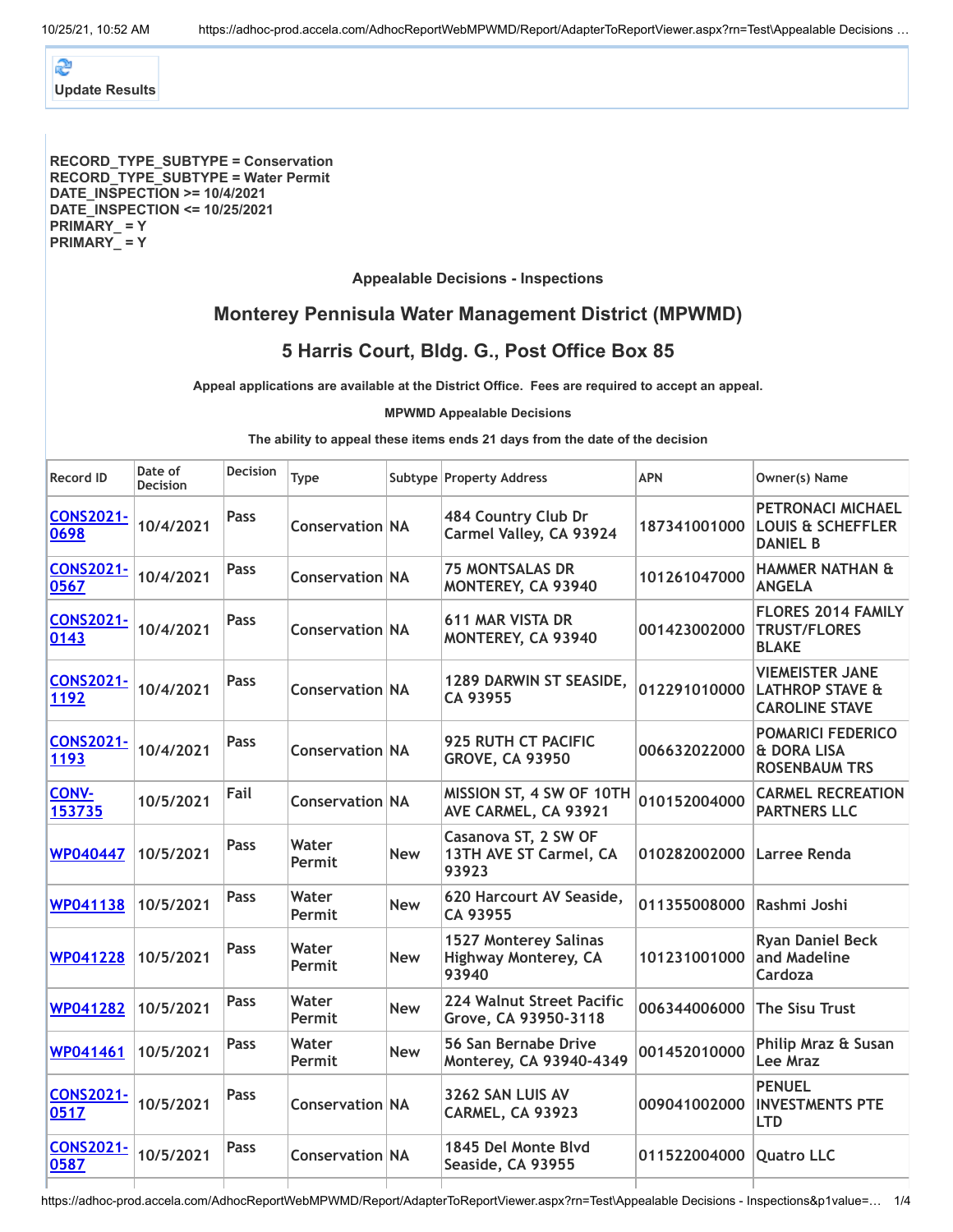10/25/21, 10:52 AM https://adhoc-prod.accela.com/AdhocReportWebMPWMD/Report/AdapterToReportViewer.aspx?rn=Test\Appealable Decisions …

| CONS2021- 10/5/2021<br>0614     |            | Pass        | <b>Conservation NA</b> |            | <b>1825 YOSEMITE ST</b><br>SEASIDE, CA 93955                   |              | 012851008000 HUAYNATE FANNY<br><b>ELIZABETH &amp;</b><br>PANGILINAN MYRA M   |
|---------------------------------|------------|-------------|------------------------|------------|----------------------------------------------------------------|--------------|------------------------------------------------------------------------------|
| WP023493-<br>1                  | 10/5/2021  | <b>Pass</b> | Water<br>Permit        | <b>New</b> | 27216 Prado Del Sol<br>Carmel, CA 93923                        | 169211039000 | Lisa and Paul<br><b>Hanson</b>                                               |
| <b>CONS2021-</b><br>1270        | 10/5/2021  | Pass        | <b>Conservation NA</b> |            | <b>11650 MCCARTHY RD</b><br>CARMEL, CA 93924                   | 416092007000 | <b>DENNER MARGIE L</b><br>TR                                                 |
| <b>CONS2021-</b><br>1205        | 10/5/2021  | <b>Pass</b> | <b>Conservation NA</b> |            | 25380 TELARANA WY<br><b>CARMEL, CA 93923</b>                   | 169391007000 | YERACE JOHN A &<br><b>CINDY LEE</b>                                          |
| <b>CONS2021-</b><br>1234        | 10/7/2021  | <b>Pass</b> | <b>Conservation NA</b> |            | <b>5498 QUAIL MEADOWS</b><br><b>CARMEL VALLEY, CA</b><br>93924 | 157171006000 | <b>WELLS FARGO BANK</b><br>& SPLITTORF JOHN<br><b>TRS</b>                    |
| <b>CONS2021-</b><br>0532        | 10/7/2021  | <b>Pass</b> | <b>Conservation NA</b> |            | 980 ROSITA RD DEL REY<br>OAKS, CA 93940                        | 012543016000 | <b>JWAIDEH JUHAN</b><br><b>ADAM TR</b>                                       |
| <b>WP041194</b>                 | 10/7/2021  | <b>Pass</b> | Water<br>Permit        | <b>New</b> | 1050 Egan Avenue Pacific<br>Grove, CA 93950-2408               | 006121005000 | The Tracy Family<br>1999 Trust, Dated<br>April 27, 1999                      |
| <b>CONS2021-</b><br>1037        | 10/7/2021  | <b>Pass</b> | <b>Conservation NA</b> |            | 212 Pheasant Ridge Rd<br>Del Rey Oaks, CA 93940                | 012613017000 | <b>RODEWALD ERIC E III</b>                                                   |
| WP040893                        | 10/7/2021  | Fail        | Water<br>Permit        | <b>New</b> | 1041 Marchetta Lane<br>Pebble Beach, CA 93953-<br>2817         | 007341005000 | Frank M. Higgins, II &<br>Leslie Magid Higgins                               |
| <b>WP-34905</b>                 | 10/7/2021  | <b>Pass</b> | Water<br>Permit        | New        | 1125 PATTERSON LN<br>PACIFIC GROVE, CA<br>93950-5319           | 007633016000 | <b>CRAIG TEGTMEIER &amp;</b><br><b>MARGUERITE WELLS-</b><br><b>TEGTMEIER</b> |
| <b>WP-34905</b>                 | 10/7/2021  | <b>Pass</b> | Water<br>Permit        | <b>New</b> | 1125 PATTERSON LN<br>PACIFIC GROVE, CA<br>93950-5319           | 007633016000 | <b>ALLEN TEGTMEIER</b>                                                       |
| <b>CONS2021-</b><br>1030        | 10/7/2021  | <b>Pass</b> | <b>Conservation NA</b> |            | 125 SURF WY #438<br>MONTEREY, CA 93940                         | 011443088000 | <b>SAINT-LOUBERT-BIE E</b><br><b>R &amp; TRUST</b>                           |
| CONV-<br>130027                 | 10/7/2021  | Pass        | <b>Conservation NA</b> |            | <b>1121 PRESCOTT AVENUE</b><br>MONTEREY, CA 93940              | 001149049000 | D., H., M. TSUCHIYA<br>& E. TAKIGAWA                                         |
| <b>CONS2021-</b><br><u>1293</u> | 10/7/2021  | Pass        | <b>Conservation NA</b> |            | 1121 PRESCOTT AV<br>MONTEREY, CA 93940                         | 001149049000 | <b>TAKIGAWA MICHAEL</b>                                                      |
| <b>CONS2021-</b><br>1294        | 10/7/2021  | Fail        | <b>Conservation NA</b> |            | SAN ANTONIO AV CARMEL,<br>CA 93923                             | 010269015000 | <b>MOSKOWITZ ROBERT</b><br><b>G &amp; JEANNETTE</b><br><b>STERN</b>          |
| CONV-<br>158085                 | 10/7/2021  | Fail        | <b>Conservation NA</b> |            | 24551 SILVER CLOUD CT<br>MONTEREY, CA 93940-<br>6532           | 173121014000 | YAL YOUL & M HIOL<br><b>JESSEN TRS</b>                                       |
| <b>WP-36236</b>                 | 10/7/2021  | <b>Pass</b> | Water<br>Permit        | <b>New</b> | SAN ANTONIO AVE, 2 NE<br>OF 9TH AVE CARMEL, CA<br>93921        | 010269015000 | <b>ROBERT G</b><br><b>MOSKOWITZ &amp;</b><br><b>JEANNETTE STERN</b>          |
| <b>CONS2021-</b><br>1244        | 10/8/2021  | <b>Pass</b> | <b>Conservation NA</b> |            | 3106 Golden Oaks Ln<br>Monterey, CA 93940                      | 001944006000 | <b>OWINGS GEORGE B &amp;</b><br><b>RHETT REGINA TRS</b>                      |
| <b>CONS2021-</b><br>1247        | 10/8/2021  | <b>Pass</b> | <b>Conservation NA</b> |            | 1512 WANDA AV SEASIDE,<br>CA 93955                             | 012322023000 | <b>DIEDWARDO</b><br><b>BARBARA J &amp;</b><br>PATRICK LEZAHLEE D<br>TR       |
| <b>CONS2021-</b><br>1061        | 10/8/2021  | Pass        | Conservation NA        |            | <b>1226 BRISTOL LN PEBBLE</b><br><b>BEACH, CA 93953</b>        | 008533008000 | Lawrence J & Martha<br><b>C</b> Fogel TRS                                    |
| WP041026-<br>$\mathbf{1}$       | 10/11/2021 | <b>Pass</b> | Water<br>Permit        | <b>New</b> | 2912 Oak Knoll Rd. Pebble<br>Beach, CA 93953-2630              | 007201031000 | Thomas Hall, Jr. and<br><b>Mindy Hall</b>                                    |
| <b>CONS2021-</b><br>0079        | 10/11/2021 | <b>Pass</b> | <b>Conservation NA</b> |            | <b>811 WALNUT ST PACIFIC</b><br><b>GROVE, CA 93950</b>         | 006631016000 | <b>BOBUS STEVEN</b>                                                          |
|                                 |            |             |                        |            |                                                                |              |                                                                              |

https://adhoc-prod.accela.com/AdhocReportWebMPWMD/Report/AdapterToReportViewer.aspx?rn=Test\Appealable Decisions - Inspections&p1value=… 2/4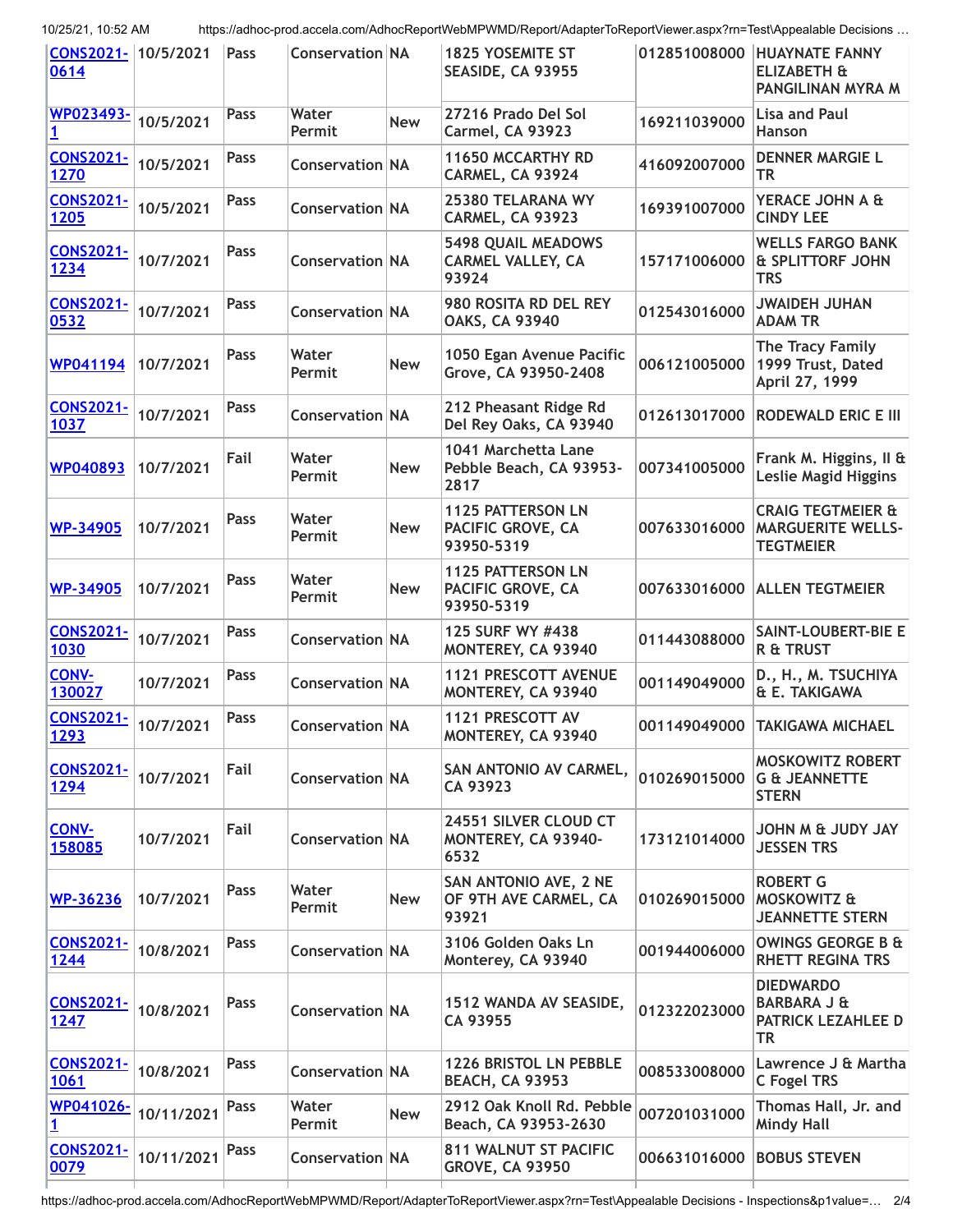10/25/21, 10:52 AM https://adhoc-prod.accela.com/AdhocReportWebMPWMD/Report/AdapterToReportViewer.aspx?rn=Test\Appealable Decisions …

| 0811                             | CONS2020- 10/11/2021 Pass |             | <b>Conservation NA</b> |            | 744 Pine Ave Pacific<br><b>Grove, CA 93950</b>             |              | 006308007000 Nicolas & Alexis<br><b>Robert</b>                                         |
|----------------------------------|---------------------------|-------------|------------------------|------------|------------------------------------------------------------|--------------|----------------------------------------------------------------------------------------|
| <b>WP040867</b>                  | 10/12/2021                | Fail        | Water<br>Permit        | <b>New</b> | Santa Rita, 3 NE of 6th ST<br><b>Carmel, CA 93923</b>      | 010035013000 | The 2005 Garren<br><b>Family Trust dated</b><br>October 12, 2005                       |
| WP040877                         | 10/12/2021                | <b>Pass</b> | Water<br>Permit        | <b>New</b> | <b>1608 Harding Street</b><br>Seaside, CA 93955-4510       | 012711010000 | <b>Chris Anthony</b><br>Wilson and Yoko K.<br>Wilson                                   |
| <b>WP040960</b>                  | 10/12/2021                | Fail        | Water<br>Permit        | <b>New</b> | 3850 Rio Road, Unit 61<br>#61 Carmel, CA 93923-<br>8621    | 015532013000 | Starbright Voyage,<br>LLC, a California<br><b>Limited Liability</b><br>Company         |
| <b>WP041327</b>                  | 10/12/2021                | Pass        | Water<br>Permit        | <b>New</b> | 1240 Surf AV Pacific<br><b>Grove, CA 93950</b>             | 006012013000 | <b>The Beiman Trust</b><br>dated August 8,<br>2014                                     |
| <b>WP041460</b>                  | 10/12/2021                | Pass        | Water<br>Permit        | <b>New</b> | Santa Fe Street, 3 SE of<br>2nd Avenue Carmel, CA<br>93921 | 010028016000 | <b>The Turley Family</b><br><b>Trust Dated</b><br>November 20, 2009                    |
| <b>WP041845</b>                  | 10/12/2021                | Pass        | Water<br>Permit        | <b>New</b> | 845 Pine ST Monterey, CA<br>93940                          | 001125004000 | <b>Sharon Cu</b>                                                                       |
| <b>CONS2021-</b><br>1287         | 10/12/2021                | Pass        | <b>Conservation NA</b> |            | 9564 OAK CT CARMEL, CA<br>93923                            | 416531033000 | <b>ROBERTSON GRAEME</b><br>A & CHRISTINE M TRS<br>ET AL                                |
| <b>CONS2021-</b><br>1289         | 10/12/2021                | Fail        | <b>Conservation NA</b> |            | 24433 SAN MARCOS RD<br>CARMEL, CA 93923                    | 009023008000 | <b>PRATT CHARLES H</b><br><b>TR</b>                                                    |
| <b>CONS2021-</b><br>1290         | 10/12/2021                | Fail        | <b>Conservation NA</b> |            | 309 VIRGIN AV MONTEREY,<br>CA 93940                        | 013052022000 | <b>SELL TIMOTHY</b><br><b>SCOTT &amp; JONES</b><br>JONATHAN TRS ET<br><b>AL</b>        |
| <b>CONS2021-</b><br>1291         | 10/12/2021                | Fail        | <b>Conservation NA</b> |            | 307 VIRGIN ST MONTEREY,<br>CA 93940                        | 013052021000 | <b>SELL TIMOTHY</b><br><b>SCOTT &amp; JONES</b><br><b>JONATHAN TRS ET</b><br><b>AL</b> |
| <b>CONS2021-</b><br><u> 1292</u> | 10/12/2021                | Fail        | <b>Conservation NA</b> |            | 301 VIRGIN AV MONTEREY,<br>CA 93940                        | 013052019000 | <b>SELL TIMOTHY</b><br><b>SCOTT &amp; JONES</b><br><b>JONATHAN TRS ET</b><br><b>AL</b> |
| <b>CONS2021-</b><br>1278         | 10/12/2021                | <b>Pass</b> | <b>Conservation NA</b> |            | PINE RIDGE WY CARMEL,<br>CA 93923                          | 009202020000 | <b>GARREN 2005</b><br><b>FAMILY TRUST</b>                                              |
| WP016486-<br><u>1</u>            | 10/12/2021                | <b>Pass</b> | Water<br>Permit        | <b>New</b> | 7061 Valley Greens Circle<br>Carmel Valley, CA 93923       | 157051010000 | Sharon Myler                                                                           |
| <b>CONS2021-</b><br>1285         | 10/12/2021                | Pass        | <b>Conservation NA</b> |            | <b>681 FERNWOOD AV</b><br>MONTEREY, CA 93940               | 014031010000 | <b>LEON WILLIAM V TR</b>                                                               |
| <b>CONS2021-</b><br>1119         | 10/12/2021                | Pass        | <b>Conservation NA</b> |            | 908 RUTH CT PACIFIC<br><b>GROVE, CA 93950</b>              | 006634024000 | <b>HODGES STEVEN</b><br><b>LYNN</b>                                                    |
| <b>WP041870</b>                  | 10/13/2021                | Fail        | Water<br>Permit        | <b>New</b> | 440 Pine ST Monterey, CA<br>93940                          | 001113022000 | The James S. Uchida<br><b>Living Trust dated</b><br><b>January 16, 2014</b>            |
| WP040893                         | 10/15/2021                | Pass        | Water<br>Permit        | <b>New</b> | 1041 Marchetta Lane<br>Pebble Beach, CA 93953-<br>2817     | 007341005000 | Frank M. Higgins, II &<br><b>Leslie Magid Higgins</b>                                  |
| <b>CONS2021-</b><br>0851         | 10/15/2021                | Pass        | <b>Conservation NA</b> |            | 3309 Golden Oaks Ln<br>Monterey, CA 93940                  | 001944031000 | <b>GAUL PAMELA</b>                                                                     |
| <b>CONS2021-</b><br>1173         | 10/15/2021                | <b>Pass</b> | <b>Conservation NA</b> |            | 1105 LINCOLN AV PACIFIC<br><b>GROVE, CA 93950</b>          | 007583013000 | <b>HOWELL AARON &amp;</b><br><b>HOWELL LYNSEY</b>                                      |
|                                  | WP041870 10/18/2021 Pass  |             | Water                  | <b>New</b> | 440 Pine ST Monterey, CA 001113022000 The James S. Uchida  |              |                                                                                        |

https://adhoc-prod.accela.com/AdhocReportWebMPWMD/Report/AdapterToReportViewer.aspx?rn=Test\Appealable Decisions - Inspections&p1value=… 3/4